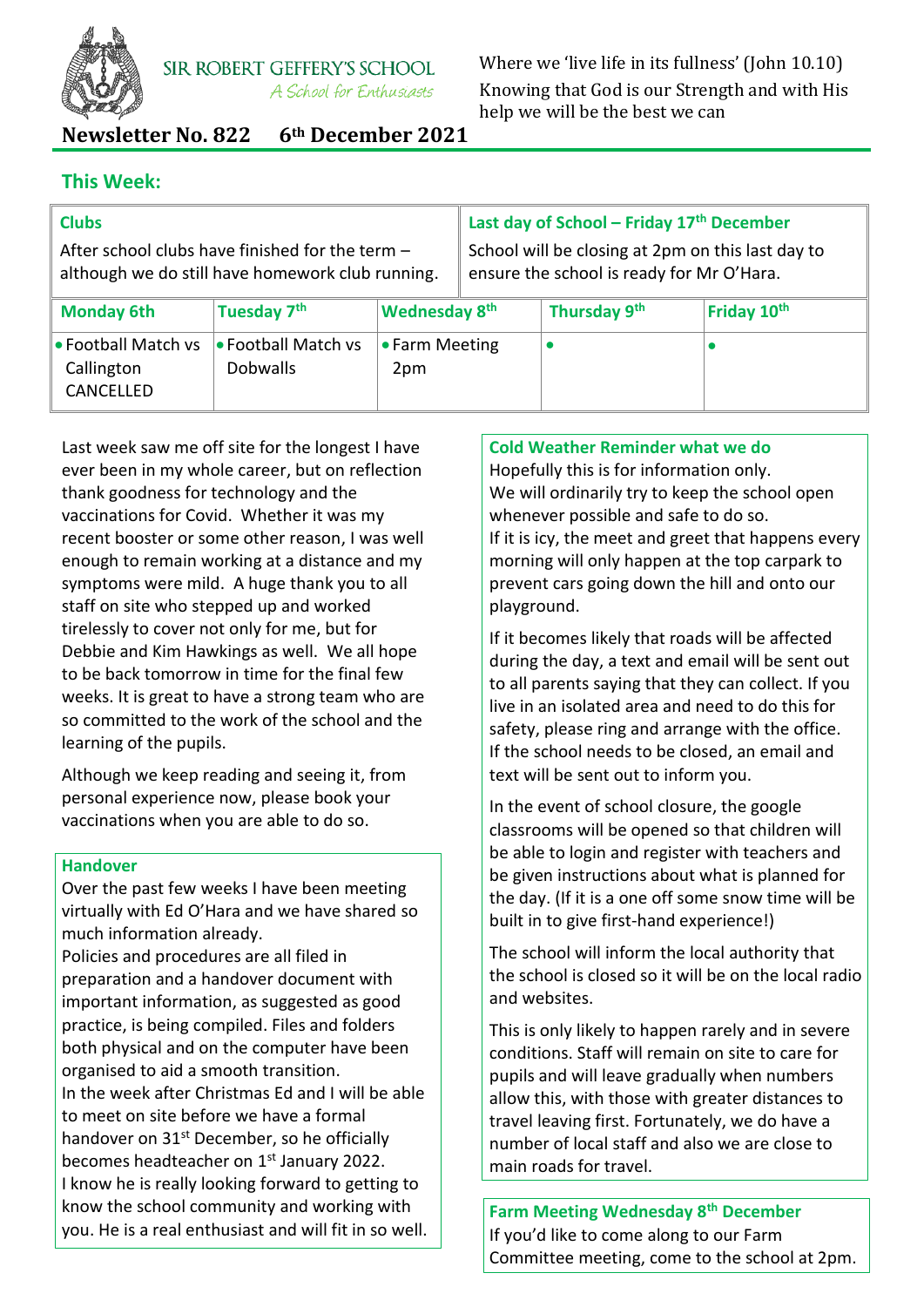#### **Farm**

Thank you to all who have put their names down for visiting and feeding the animals on our school farm over the weekends and holidays. Instructions will be sent out to all beforehand.

### **New Guinea Pigs**

We have rehomed some new female guinea pigs as we are very conscious that ours would all become old at a similar time. They are very used to children and being handled and have settled in well. Thank you to Nic who has quickly become our in-house expert in so many ways. She does such an amazing job in so many areas.

### **Hens**

We have had a slight nightmare gaining our new henhouses so that our hens are housed due to avian flu. Loretta Hughes has, again with Nic, been great at chasing and organising this for us. Our older arks were very heavy to move and falling apart so these lightweight replacements will be useful to us. Currently, the children's access to the hens is restricted in line with the guidance.

### **The Rules of Grammar**

A NOUN is the name of a place, person or thing Such as a school or garden, hoop or swing.

ADJECTIVES describe the kind of noun As great, small, pretty, white or brown.

Instead of nouns the PRONOUNS fit As he, you, they and it.

VERBS tell of something being done To read, write, count, sing, jump or run.

How, when and where the ADVERBS tell, As slowly, near, now, or well.

CONJUNCTIONS join the words together, As men AND women, wind OR weather.

The **prepositions** describe the relation As over the hill or through the station

The INTERJECTION shows surprise, As Oh, how pretty, Ah, how wise (!)

#### **Football News**

After waiting so long to play football this term, SRG were fortunate to play their second game in as many weeks as they travelled to Callington to play their opponents in St Neots.

The first half started very brightly with constant pressure from the SRG boys causing problems for their opponents resulting in shots on goal for JJ and Josh. It wasn't long before SRG were rewarded for their hard work and efforts with two quick fire goals from JJ putting SRG in a strong position going into half time.

After a pep talk from Mr A at half time - warning against complacency seemingly failing to register, St Neots quickly pulled a goal back through a breakaway. This seemed to galvanise

SRG however who hit back immediately with Joseph bundling the ball home from close range. A few substitutions were made- bringing back on the energetic Dougie who led from the front and ran his socks into the ground. SRG pressure was rewarded when a Samuel cross was finished by JJ securing his hat-trick for the game. In the closing stages Dougie was rewarded for his great performance with his first…. and a fifth goal for SRG leaving the score at the final whistle 5-1 to the boys in green!

Well done SRG and on to the next game.

Opposition MOTM- Dougie Brown SRG MOTM- Zak Jeffrey

#### **ParentPay**

Even if you do not pay for dinners, having a linked account to our system is vital so you receive texts and messages from school. Please email Tamsyn (admin@sir-robertgefferys.cornwall.sch.uk) if you are not set up, so you do not miss out. We do email as well, but text messaging works so quickly for all.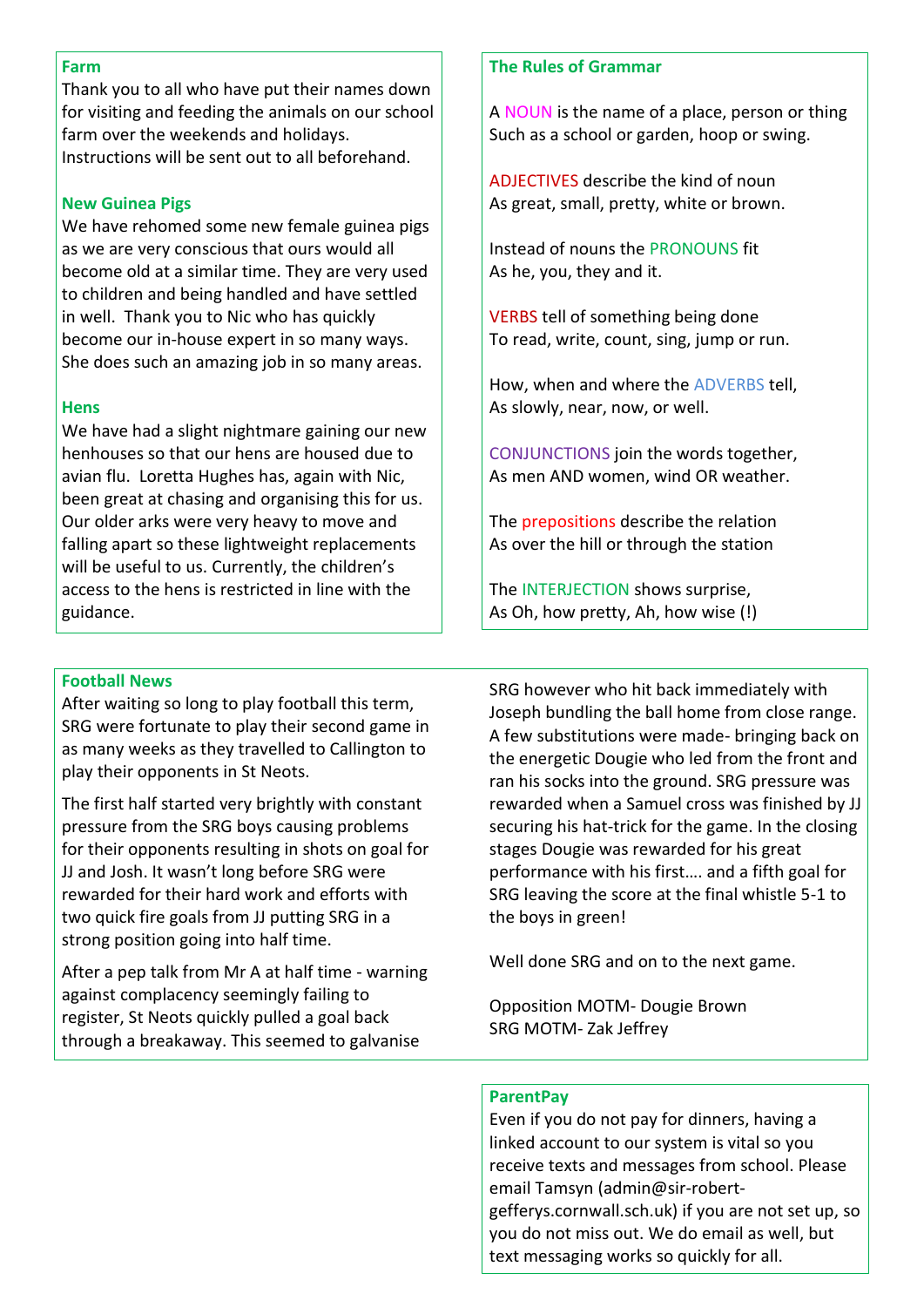# *Christmas*

## **Christmas Performances**

There has been much in the press, and I am pleased we had already made our nativities as Covid friendly as possible like last year. We will be able to offer refreshments and will also have the raffle so do remember to bring change.

We will be requiring all to wear masks and to sanitise hands on entry to keep all safe.

We will be wiping down in between times and keeping doors and windows open for ventilation - do bring your coat!

We do need you to book seats for the performances as we will be setting chairs out, as last year, in small groups.

# **We ask that all who come to watch our Christmas performances take a lateral flow test on each day you attend.**

## **Christmas Tree**

A huge thank you to Trish for sorting out our exhibit at the Christmas Tree Festival in St Nicholas and Faith Church. Jackie and Trish are not only superb at displays but their creative skills never fail to amaze me and they come up with so many new ideas. The smell of the Christmas puddings hanging from the tree was an added extra this year - a real sensory experience. Do go and see for yourself. It was lovely that Lynne Watts was able to go with Trish and help set up again this year as she had been responsible for our tree in the past.

## **Nativity**

The lovely figures that Malcolm restored a couple of years ago are once again the focal point of our preparations for Christmas and displayed in our chapel. Please peer in when you attend a play, it helps us focus on the real meaning of Christmas. This is easily forgotten with shopping and other events keeping us busy.

# **Christmas Performances**

If you're yet to book tickets, please do so here: [www.schoolinterviews.co.uk](http://www.schoolinterviews.co.uk/)

Event Code: sputd

| Monday 13 <sup>th</sup> December |                   |
|----------------------------------|-------------------|
| $9 - 10am$                       | Year 1            |
| $10 - 11$ am                     | Year <sub>2</sub> |
| $11 - 12$                        | Year <sub>3</sub> |
| $2 - 3pm$                        | Year 4            |
| $3 - 4pm$                        | Year 5            |
| 4 - 5pm                          | Year <sub>6</sub> |

# Tuesday 14<sup>th</sup> December

| 9 - 10am     | Year 3            |
|--------------|-------------------|
| $10 - 11$ am | Year 4            |
| $11 - 12$    | Year 5            |
| $1.45 - 3pm$ | Year 6            |
| $3 - 4pm$    | Year <sub>2</sub> |
| 4 - 5pm      | Year 1            |

### Wednesday 15<sup>th</sup> December

| 8.45 - 10am  | Year 6 |
|--------------|--------|
| $10 - 11$ am | Year 5 |
| $11 - 12$    | Year 2 |
| $2 - 3pm$    | Year 1 |
| $3 - 4pm$    | Year 3 |
| 4 - 5pm      | Year 4 |

## Thursday 16<sup>th</sup> December

| $8.45 - 9.45$ am | Reception |
|------------------|-----------|
| $3.30 - 4.30$ pm | Reception |

## **Christmas Raffle**

Thank you for all the mufti money – we have raised over £240 to compile our hampers to be raffled on each day of the Christmas plays.

## **Christingle - Friday 17th December**

Reverend Laura will be delivering our Christingle services this year, timings are as follows: Timings will be:

| 9am            | Reception and Year 1 |
|----------------|----------------------|
| 9.45am         | Year 2 and Year 3    |
| 10.30am        | Year 4 and 5         |
| 11.15am Year 6 |                      |

We will be closing the school at 2pm on this day.